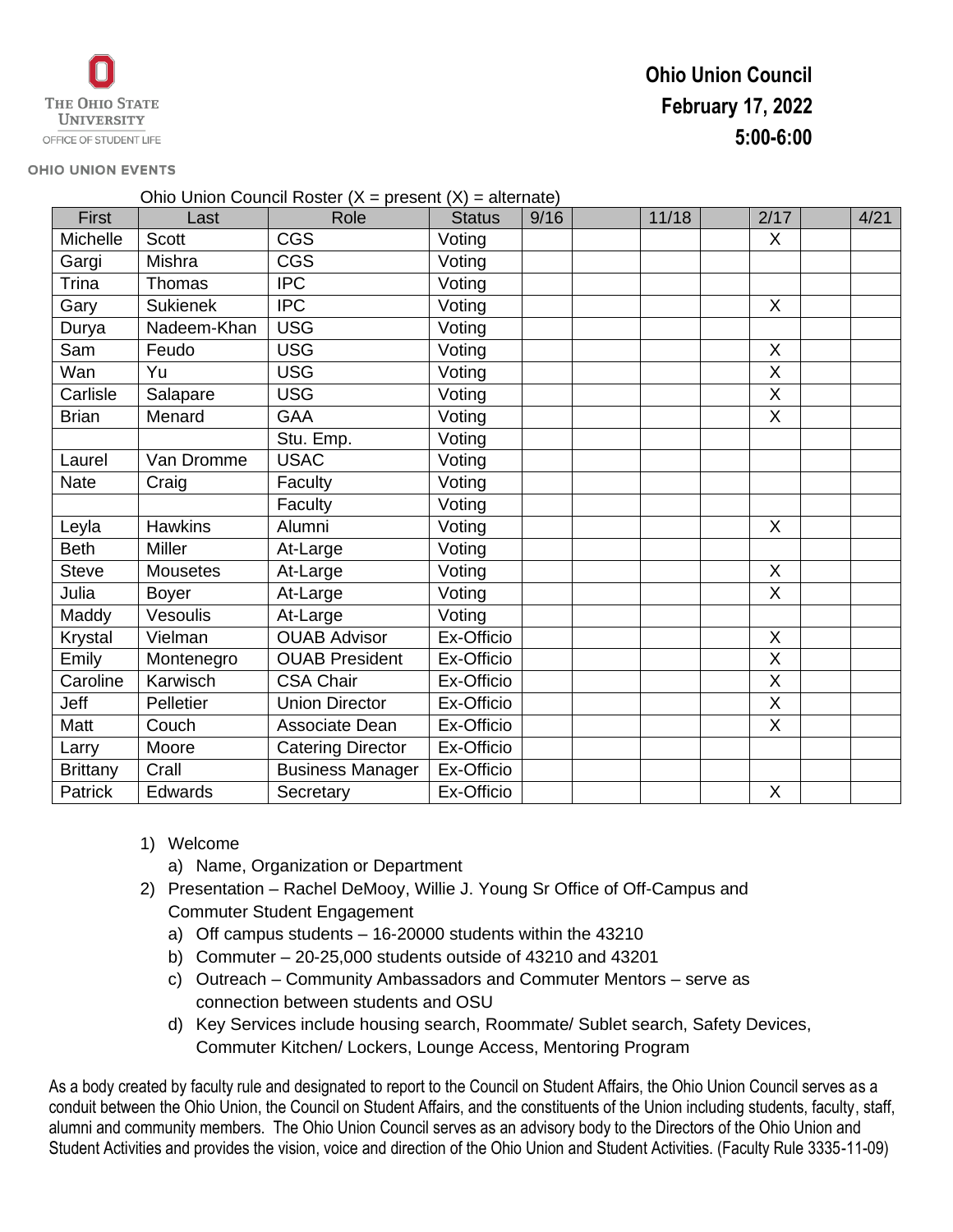

## **Ohio Union Council February 17, 2022 5:00-6:00**

## **OHIO UNION EVENTS**

- e) Housing search work with ~150 property owners
- f) ~15,000 safety devices distributed since August
- g) 600 student request for lockers and commuter kitchen
- h) New in 2022 started distributing personal safety alarms. Over 6000 since **October**
- 3) Ohio Union Activities Board Update Emily Montenegro, President
	- a) Went entirely virtual for the start of the semester
		- i) All meetings
		- ii) Grab and go craft nights
		- iii) Flicks for free
		- iv) Cooking workshop
		- v) Winter wonderland still kept some aspects outside
		- vi) Natural hair experience coming up this weekend
		- vii) Mathew Cherry
		- viii) Trivia
	- b) Upcoming Events O
		- i) Once upon a ball
		- ii) LOLpalooza
		- iii) Back to in person Flicks for Free
	- c) Grad/ Prof will continue to be virtual for the remainder of the semester
		- i) Getting about 60-70 people per experience
		- ii) Using Grad/ Prof events to support regional campus
	- d) Staff just came back from NACA able to bring 14 students to the conference
	- e) New exec board was just elected
- 4) Director Updates
	- a) Jeff Pelletier, Director, Ohio Union Operations & Events
		- i) Month Metrics

|              |              | <b>Historical</b> |                                     |  |
|--------------|--------------|-------------------|-------------------------------------|--|
| January 2022 | January 2020 | Averages          |                                     |  |
| 53.62%       | 54.91%       | 53.97%            | <b>Student Organizations</b>        |  |
| 45.57%       | 42.89%       | 40.62%            | <b>University Departments</b>       |  |
| .79%         | 2.19%        | 5.49%             | <b>External Users</b>               |  |
| 1255         | 2145         | 1691              | <b>Total Bookings</b>               |  |
| 280          | 418          | 272               | <b>Unique Student Organizations</b> |  |
| 5545         | 10216        | 7476              | daily traffic average               |  |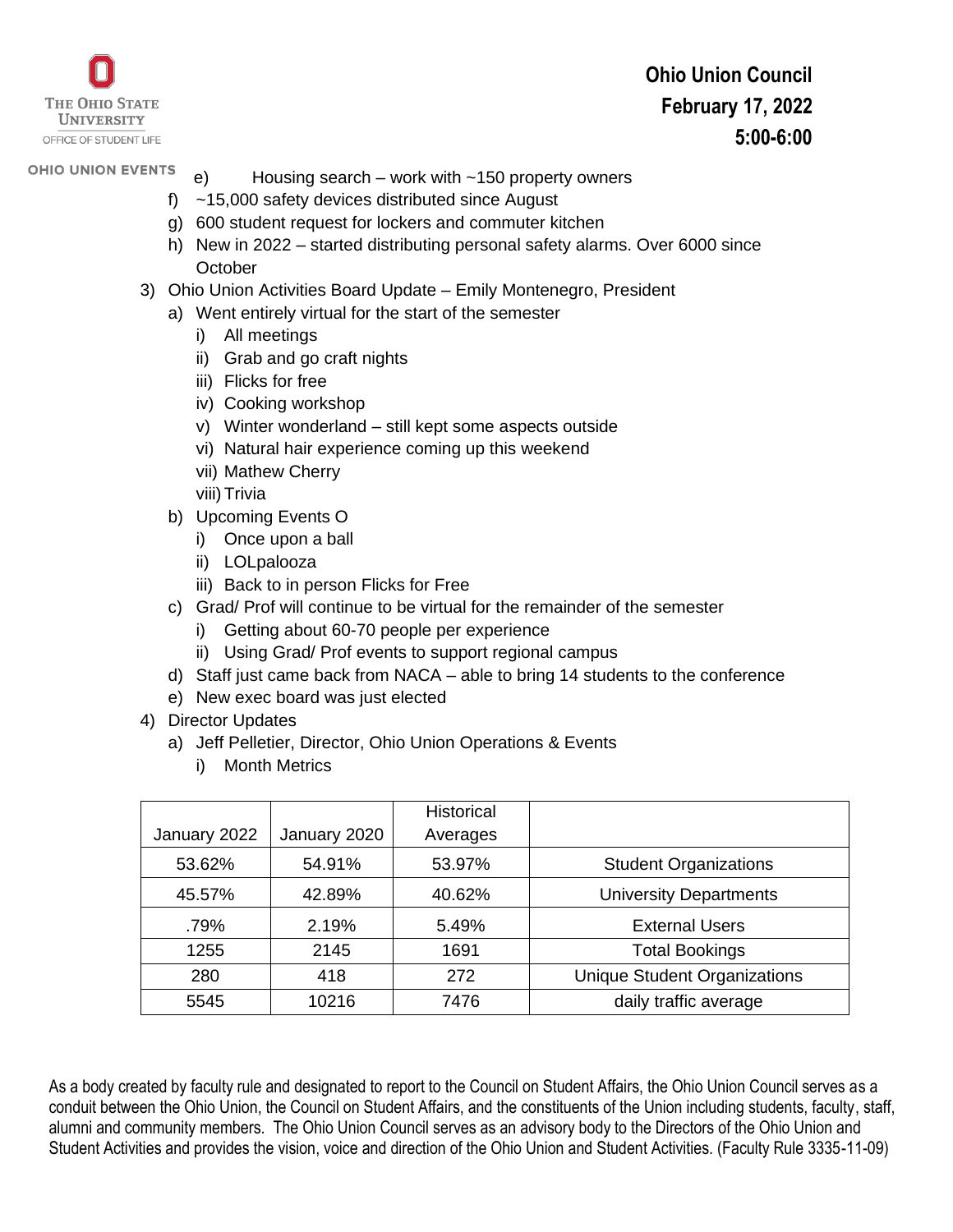

**OHIO UNION EVENTS** 

- ii) Notable Events (1) Slow start to January
	- (2) Multiple career day events
	- (3) Multiple cultural programs (Raise the Kuffiyeh, Korean Culture Show, African Night, Arab Night, Vietnamese Culture Show)
- iii) Upcoming Events
	- (1) African American Heritage Festival
	- (2) UAFYE Buckeye Bound events
	- (3) Board to Death Spring Megagame
	- (4) RUOK day
- iv) Completed Projects
	- (1) Wood floor screening/board replacement complete
	- (2) Dining Services Operation Kitchen Floor Tile Replacement complete
	- (3) DAS Network updates complete
	- (4) Globe Interior Window Cleaning complete
	- (5) Senate Chamber physical update complete
	- (6) Additional Electrical Outlets complete
- v) In-Progress/Rescheduled projects
	- (1) Furniture updates in lounges and open study areas on order
	- (2) Key and key core replacement project final phase
	- (3) Sphinx and GHMR technology updates waiting on equipment to schedule
	- (4) Senate Chamber tech update waiting on equipment to schedule
	- (5) Dining Services Operation Kitchen Ceiling Tile Replacement pushed to summer
	- (6) Instructional Kitchen summer 2022
- vi) General Updates
	- (1) Program review
- b) Matt Couch, Associate Dean of Students, Sr. Director of Student Activities & Student Life Orientation
	- i) General Updates
		- (1) Our staff and students continue to mourn the unexpected loss of Connor Jones, our Buck-I-SERV Coordinator, who passed away just prior to the start of the spring semester.
		- (2) Since we met last, we have added a new team member Cassie Smith, our new Coordinator for the KBK Center. Cassie is a Buckeye alumna who earned her master's from Youngstown State.
		- (3) We are in the process of hiring for two open OUAB advisor positions.
		- (4) Student Activities has also been engaging in a strategic planning process that will guide our priorities for the next two years.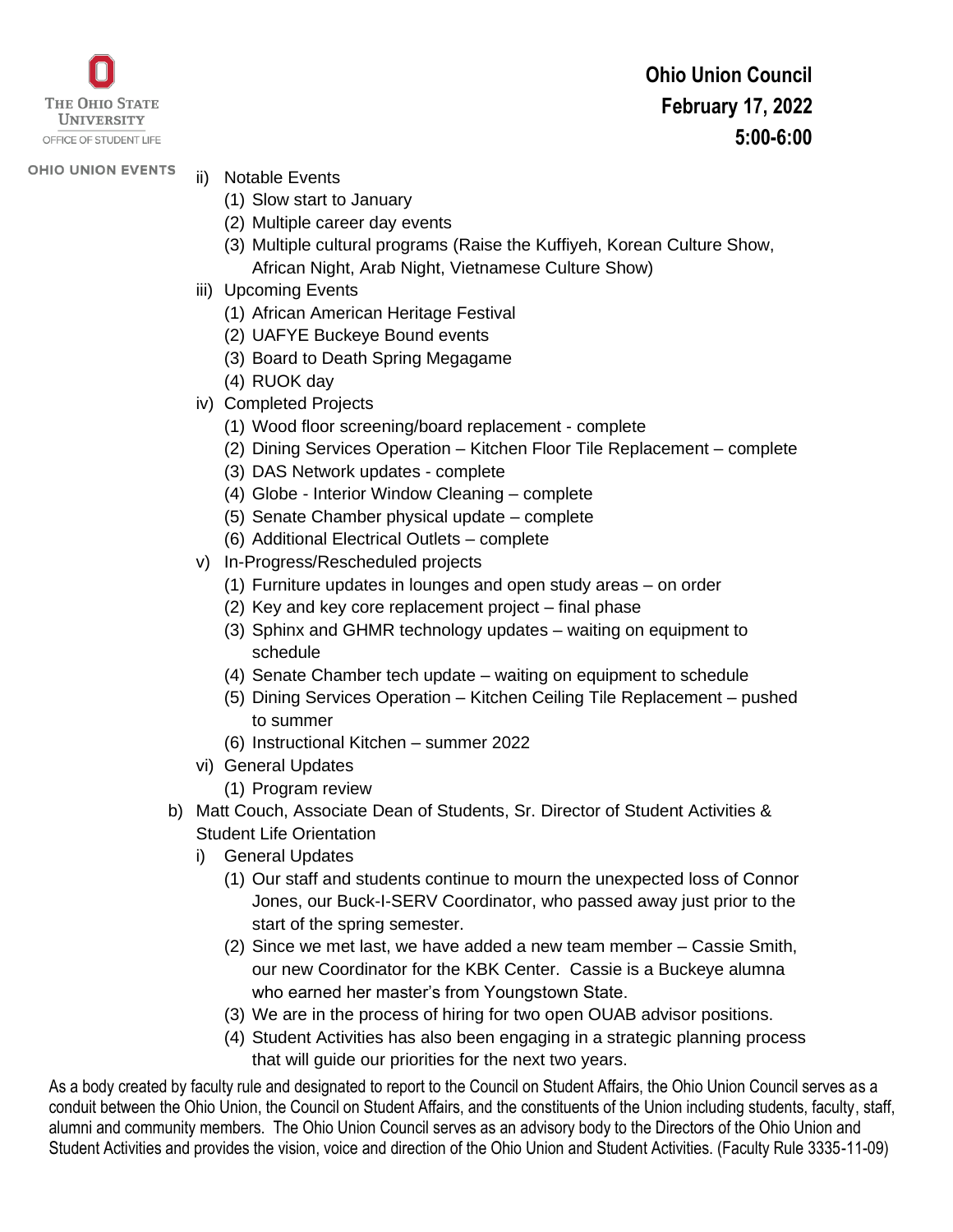

**OHIO UNION EVENTS** 

- ii) Campus Events
	- (1) The first month of the spring semester was obviously spent observing some additional safety protocols, where we moved events planned for inperson to a virtual format. OUAB held almost all of its January events virtually, and all other Student Activities programs were made virtual.
	- (2) Guidance from the university has recently relaxed these protocols, so we have begun to resume more in-person events.
	- iii) Student Organizations
		- (1) At the end of autumn semester, we had 1,406 Active student organizations, which is close to pre-pandemic levels of engagement. We are very encouraged to see this bounce-back in our student org community.
		- (2) Our Spring Student Involvement Fair was held virtually on January 20. In spite of the fairly last-minute change, we had 416 booths (compared to 346 last January), 3,100 attendees (our second highest attendance ever), and 6,100 booth visits (up from 5,800 last year).
		- (3) The spring registration window is open now through April 15. Required trainings are still being offered virtually via Zoom for both safety and convenience.
		- (4) In honor of Kindness Day, our student org team delivered cookies to all student orgs who had meetings in the Ohio Union today. We also provided cookies in the KBK Center for any visitor to enjoy.
	- iv) Service
		- (1) Safety concerns related to the Omicron variant forced us to cancel our winter and spring Buck-I-SERV trips.
		- (2) Buck-I-SERV summer trip applications were due last weekend, though we will still accept applications for the waitlist. We are offering 10 domestic trips. We are very excited to get back to these trips after a two-year hiatus.
		- (3) Our MLK Day of Service also had to pivot to a virtual delivery, but we still had excellent participation numbers. 550 students requested our 400 service at home kits (blanket making). We also held two educational panels with 200+ attendees across both sessions. At a pre-pandemic MLK Day of Service, we would engage between 600-800 volunteers, so this virtual engagement was very comparable.
		- (4) Pay It Forward has now returned to in-person experiences with Semester of Service (weekly service engagement), Local Service Trips (Saturday projects), and are currently planning for Spring Into Service (single-day of service).